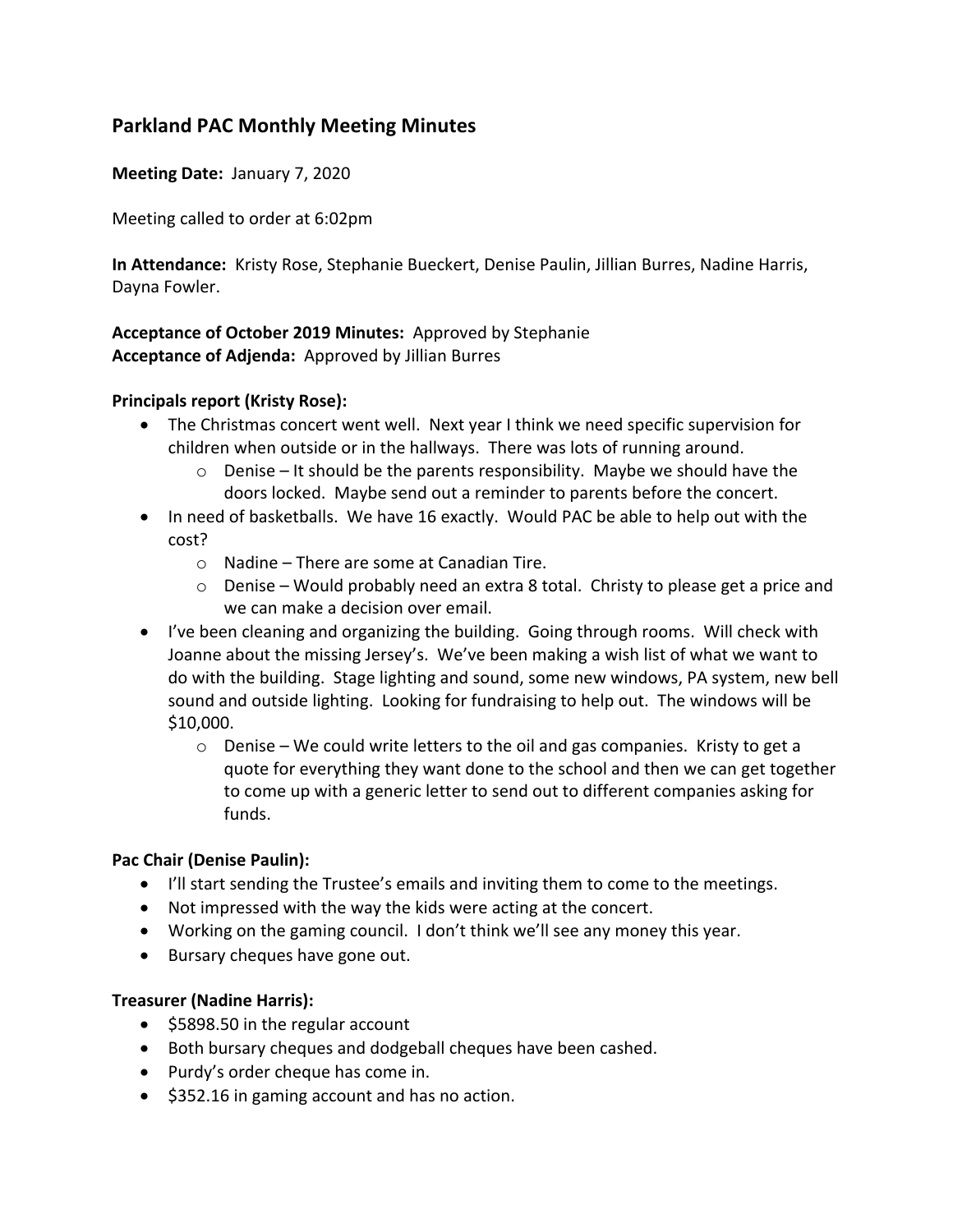### **Old Business:**

- Pancake day went over well. Had a bunch of pancakes left over. Kids helped clean a lot.
- Wanted to do a family movie night January  $16<sup>th</sup>$ . The day before the NID day. Usually open doors at 6pm and start movie at 6:30. Will do another food drive for entry and will have concession. Denise will look into buying another box of popcorn and split cost with the school.
- Want to start the popcorn sale on Wednesday's. Starting next Wednesday. \$1 a bag. Kim to please put in the newsletter.
- Jill registered for art cards. They will ship our art sheets to us and the students will create their art and we'll ship it back to Art Cards by Kids. Included in our package is Instructions on the process, Art sheets for each student (with extras) Posters to hang at your school and sample cards. Parents can pay the PAC for their child's work.

### **New Business:**

## **Any new fundraising ideas?**

- Stephanie Little Caesars frozen pizza kits. \$30 for three pizzas. They also have cheesy bread and cookie dough. It's Alberta registered so you have to meet the driver in Beaverlodge to pick up. And it comes on a pallet. We could do a Facebook poll and put it in the newsletter to see what people want to do.
- Dayna We could do hanging baskets, fruits, and veggies in the spring. Maybe before Mother's Day. Will find out where I've ordered from before.
- Nadine Could we do a dance at the Farmington Hall? We could open it up to the community.
	- o Denise I'll talk to Lana and Melanie for a family Valentines dance.
- Denise There's an open account also for bottle drives at the recycling depot. People can donate cans if they want.

## **Family fun nights**

• Denise - Can't find anyone to do Paint Party and it's too cold to do cross country skiing or snow shoeing.

## **Year End Grade 6/7 class trip**

- Denise Nadine and I were looking at Rainbow Resort Canim Lake is a 9 hour drive. There are 14 kids in the 6/7 class. Cost per kid \$330 – it would cover cabins, fuel and food and would need 5 supervisors. There are kayaks and canoes. I could look at Camp Sagitawa for availability.
	- o Kristy I'll talk to Mike about liability issues too.
	- o Denise I'll phone Audrey and get some information about cost and dates available. We could get the 6/7s out to wash cars. It's full profit.
	- $\circ$  Stephanie We should put people in charge for the 6 and 7's.
	- $\circ$  Denise Maybe Stephanie to make hoodies this year for the grade 7's. Every year they get hoodies, have a tea with the parents and receive a year book.
	- $\circ$  Kristy Jackie got the grade 7's to make a slideshow of themselves to music and they played it at the tea last year. It turned out great and the kids loved doing it.